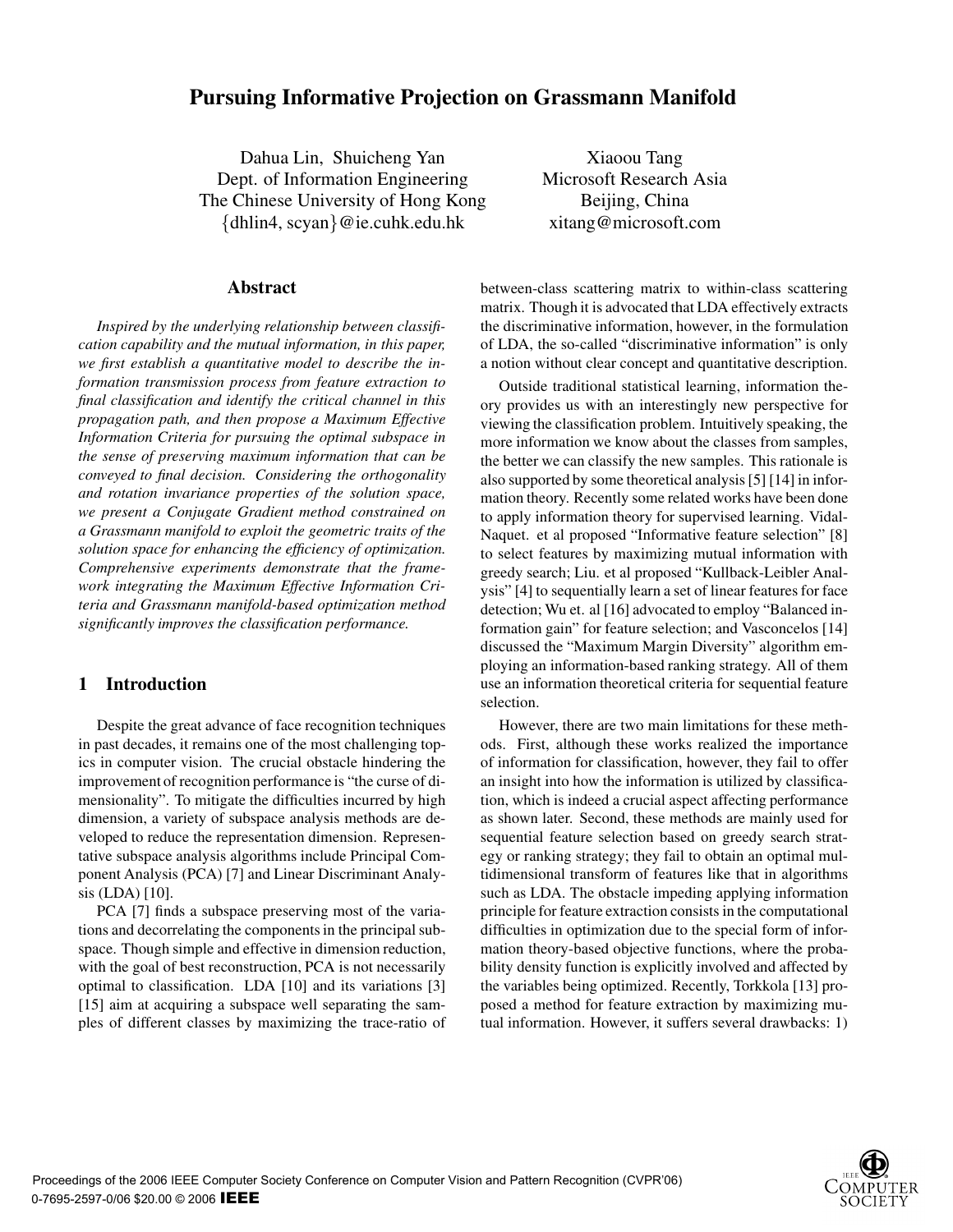To obtain a tractable mathematical expression, its formulation uses Renyi entropy instead of Shannon entropy; while such a replacement is not well justified, and what effect it would bring is not clear; 2) The optimization is based on a multidimensional density estimation, thus it may be inaccurate and not robust; 3) Its effectiveness is not sufficiently validated in real data.

In this paper, we propose a novel information-theoretical method to address the above issues. Based on the theoretical relation between information theory and classification, we first establish a channel model quantitatively describing the classification procedure as an information transmission process where the information is delivered through cascaded channels. By analyzing the information propagation, we found that the classification related information is lost when it goes through a deterministic transforms. And the effective information that can be finally conveyed to decision stage is determined by the distribution of metric values, which serves as a pivot in the information flow. Based on this rationale, we derive a maximum effective information criteria for optimizing the projection. Exploiting the fact that the distribution of metrics is in 1D space, we effectually overcome the computational hurdle in applying information theory to learning feature projection. Observing the orthogonality constraint of the projection matrix and the rotation invariance of objective function, we employ the Grassmann manifold to guide the optimization process, which is a highdimensional manifold consisting of all projection matrices under homogeneity condition. Then the complicated constrained optimization problem is converted to an unconstrained problem on a curved hypersurface with much lower degree of freedom, which follows a much more efficient procedure. Extensive experiments convincingly support our theoretical analysis and demonstrate the superiority of our approach over traditional subspace algorithms.

### **2 Maximizing Effective Information**

## **2.1 Relation between Mutual Information and Classification**

We first briefly review two fundamental concepts in information theory: *entropy* and *mutual information*, which is for measuring the uncertainty of random variables and the mutual information conveyed between two random variables respectively. In the following text, we denote the entropy of variable x by  $H(x)$  and the mutual information between variable x and y by  $I(x; y)$ .

Fano established a lower bound on classification errors in terms of class posterior entropy in the well-known Fano's inequality [5], and it has been realized that there exists intrinsic relationship between information theory and pattern recognition. The study by Vasconcelos [14] further shows that "*infomax solutions are near-optimal in minimum Bayes error sense*", which gives strong theoretical support to applying maximum information criteria in classification.

#### **2.2 Linear Projection and Metric**

In pattern recognition, each face is represented as a ddimensional vector  $\mathbf{x} = (x_1, x_2, \dots, x_d)^T$ . In supervised learning approach, a model is learned from a training set  $\{(x_i, c_i)\}_{i=1}^n$ . Here *n* is the number of samples,  $x_i$  is the vector representation of the *i*-th sample, while  $c_i - l(x_i)$  is vector representation of the *i*-th sample, while  $c_i = l(\mathbf{x}_i)$  is the corresponding class label.

A linear projection is characterized by an orthogonal  $d \times$ p matrix **A**. Here, p is the dimension of the subspace. For a vector **x**, it can be projected to the subspace by  $y = A^T x$ . It is typical to measure the similarity in terms of Euclidean distance in the projected space:

$$
s(\mathbf{x}_1, \mathbf{x}_2 | \mathbf{A}) = ||\mathbf{A}^T \mathbf{x}_1 - \mathbf{A}^T \mathbf{x}_2||^2
$$
  
=  $(\mathbf{x}_1 - \mathbf{x}_2)^T \mathbf{A} \mathbf{A}^T (\mathbf{x}_1 - \mathbf{x}_2).$  (1)

Due to the large number of classes in pattern recognition, it is expensive and unreliable to build statistical model for each individual class. To address the complexity of the multi-class classification problem, we convert the problem into a two-class one using a simple strategy similar to Bayesian face [9].

 $i$ From Eq.(1), we can see that in a metric space with  $L^2$ distance, the metric depends solely on the difference vector  $\mathbf{u} = \mathbf{x}_1 - \mathbf{x}_2$  between two samples but not on their absolute values. Therefore, according to whether two samples are from the same class, we categorize their difference vectors into two types: *intra-class difference* and *extra-class difference*; and the corresponding sample vector sets are denoted as  $\Omega_I = {\mathbf{u} = \mathbf{x}_1 - \mathbf{x}_2 | l(\mathbf{x}_1) = l(\mathbf{x}_2)}$  and  $\Omega_E = {\mathbf{u} = \mathbf{x}_1 - \mathbf{x}_2 | l(\mathbf{x}_1) \neq l(\mathbf{x}_2) }$ . Consequently, the multi-class problem is converted into a two-class one and multi-class problem is converted into a two-class one, and the metric is computed based on **u** as

$$
s(\mathbf{u}|\mathbf{A}) = \mathbf{u}^T \mathbf{A} \mathbf{A}^T \mathbf{u}.
$$
 (2)

## **2.3 Channel Model and Effective Information**

### **2.3.1 Information Channel Model**

To gain an insight into the information transmission process, we first review the procedure in metric-based classification as illustrated in Figure 1. The whole procedure is divided into three stages: the transform stage which projects the source difference vector into a low dimensional subspace, the metric evaluation stage producing the metric value, and the decision stage making the judgment. In the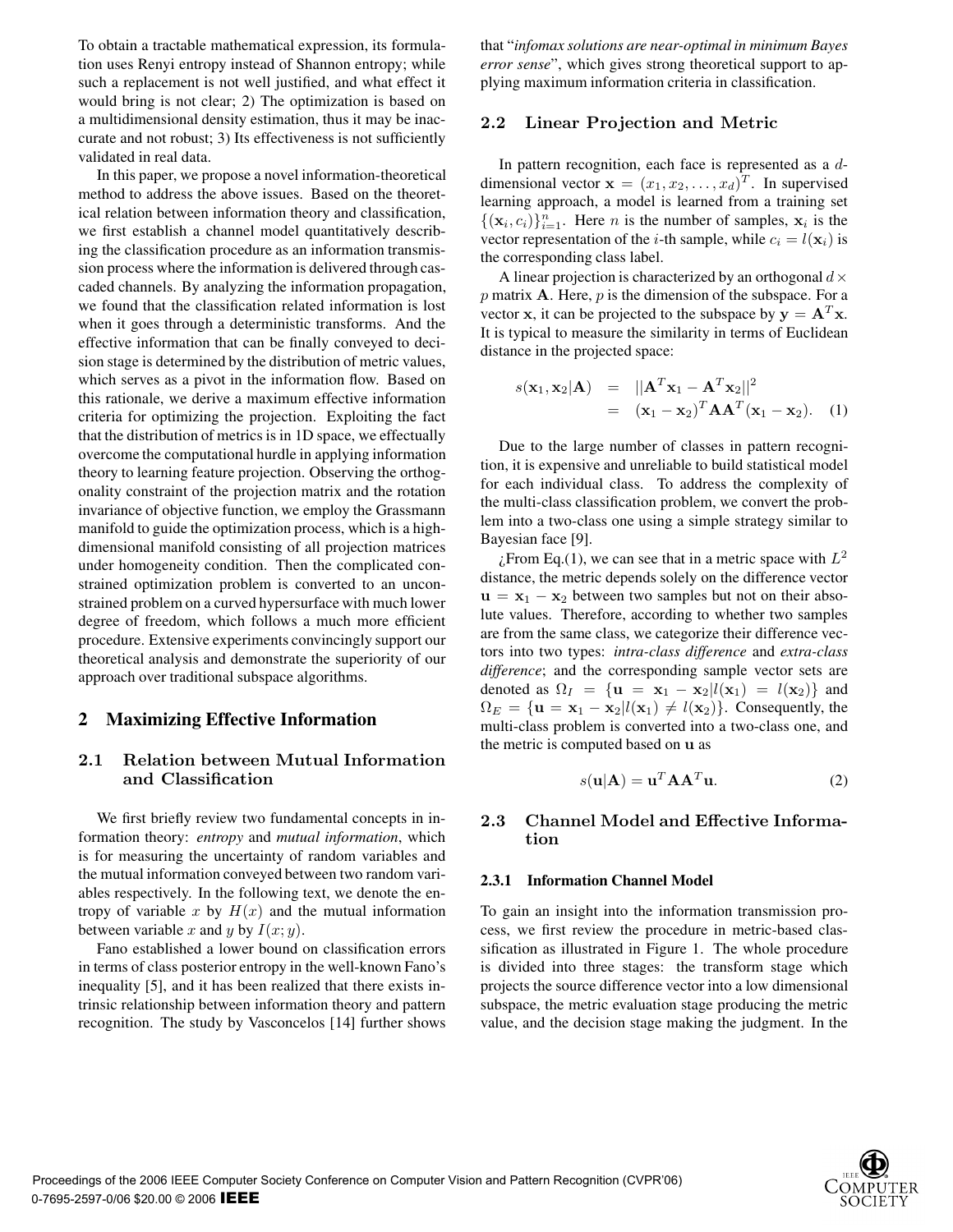

**Figure 1. Information Channel Model.**

presented channel model, each stage is modelled as an information channel with information propagated from input variable to output variable.

¿From Figure 1, we can see that, when the transform matrix **A** is given, the first two stages are both deterministic channels, *i.e.* when input variable is given, the output is determined without any uncertainty; while the last channel is a probabilistic channel, *i.e.* when metric is given, there still exists some uncertainty on final judgment. The pivot connecting the deterministic channels and probabilistic channel is the metric value. In the whole process, information from sample features are first centralized to form the metric values and then the information embedded in the metric values is utilized to support the final decision.

#### **2.3.2 Maximum Effective Information Criteria**

Motivated by the rationale, we further analyze the channel model in order to quantitatively describe the process of information flow.

**Lemma** *Suppose we have three random variables x, y, z, information is propagated through a deterministic channel from x to y, and then through a probabilistic channel from y to z. Then we have*

$$
I(x; z) = I(x, y; z) = I(y; z) + I(x; z|y).
$$
 (3)

The proof of Eq. (3) is given in Appendix A.

Eq.(3) reveals two important points:  $(1)$  the deterministic process will not add new information; (2) in the information channel model, the information propagated from  $x$ to z consists of two parts: one is *finally conveyed to* z by y, which is equal to  $I(z; y)$ , and the other  $I(z, x|y)$  is *lost in the deterministic transform*.

As to the classification process, the information is transferred through the following path:  $\mathbf{u} \Rightarrow (\mathbf{v} = \mathbf{A}\mathbf{u}) \Rightarrow$  $(s = s_t(\mathbf{v}) = s(\mathbf{u}|\mathbf{A})) \Rightarrow (c)$ . Here,  $c \in \{0,1\}$  represents whether the vector is intra-class or extra-class. For a given sample space, the sample distribution is fixed (though unknown), thus the mutual information  $I(\mathbf{u}; c)$  depending only on class-conditional distributions is also fixed. According to Eq. (3), we have

$$
I(\mathbf{u};c) = I(s;c) + I(\mathbf{u};c|s).
$$
 (4)

As analyzed above, among the total information  $I(\mathbf{u}; c)$ , only the part <sup>I</sup>(s; <sup>c</sup>), which we call *Effective Information*, contributes to the final classification, while  $I(\mathbf{u}; c|s)$  is lost in the procedure of generating the metric value. Since the effective mutual information is a function of **A**, we denote it as  $I(s; c | \mathbf{A})$ ; and the optimal **A** should optimize the *Maximum Effective Information* as follows

$$
\hat{\mathbf{A}} = \underset{\mathbf{A}}{\operatorname{argmax}} \, I(s; c | \mathbf{A}), \tag{5}
$$

here

$$
I(s; c | \mathbf{A}) = H(s | \mathbf{A}) - H(s | c; \mathbf{A}).
$$
\n(6)

Denote  $p_s(s|\mathbf{A})$  as probability density function (pdf) of metrics of all diffeomore vectors  $u^{(1)}(s, \mathbf{A})$  or a df of metric metrics of all difference vectors,  $p_s^{(I)}(s; A)$  as pdf of met-<br>  $p_s^{(I)}(s; A)$  as a difference  $p_s^{(I)}(s; A)$  as a differential rics of intra-class differences,  $p_s^{(E)}(s; \mathbf{A})$  as pdf of metrics<br>of extra-class differences, then we have of extra-class differences, then we have

$$
H(s|\mathbf{A}) = -\int p_s(s|\mathbf{A}) \log(p_s(s|\mathbf{A})) ds, \qquad (7)
$$

$$
H(s|c; \mathbf{A}) = -P(\Omega_I) \int p_s^{(I)}(s; \mathbf{A}) \log(p_s^{(I)}(s; \mathbf{A})) ds
$$

$$
-P(\Omega_E) \int p_s^{(E)}(s; \mathbf{A}) \log(p_s^{(E)}(s; \mathbf{A})) ds. \quad (8)
$$

#### **2.3.3 Criteria Discussions**

Here, we discuss some aspects of the Maximum Effective Information Criteria as follows:

First, conventional information theoretical approaches directly concern  $I(\mathbf{v}; c)$ , while our method maximizes  $I(s; c)$ . That is because the information transmission from **v** and c is not totally free, but restricted by the classification procedure, which inevitably leads to information lost during metric evaluation. Thus the actual amount of information contributing to final classification is  $I(s; c)$ , so it is more justifiable to maximize  $I(s; c)$  instead of  $I(\mathbf{v}; c)$ .

Second, we can further show that in our formulation,

$$
I(s; c) = P(\Omega_I)KL(p(s|\Omega_I)||p(s)) + P(\Omega_E)KL(p(s|\Omega_E)||p(s))
$$

where  $KL(p||q) = \int_s p \log(p/q) ds$  is the Kullback Leibler<br>divergence between distributions n and a reflecting the disdivergence between distributions  $p$  and  $q$ , reflecting the discrepancy between the two distributions. Hence,  $I(s; c)$  actually embodies the differences between class conditional distribution and average distribution. A large information means a large difference between intra-person and extraperson distributions to average distribution, and hence they can be better distinguished.

Third, to optimize the objection function, we only need to estimate the 1-D distribution of the metric values, which can be effectively accomplished in a nonparametric manner. Hence, the merits brought by our formulation are twofold: on one hand, the difficulty of modelling the highdimensional distribution is inherently eliminated; on the

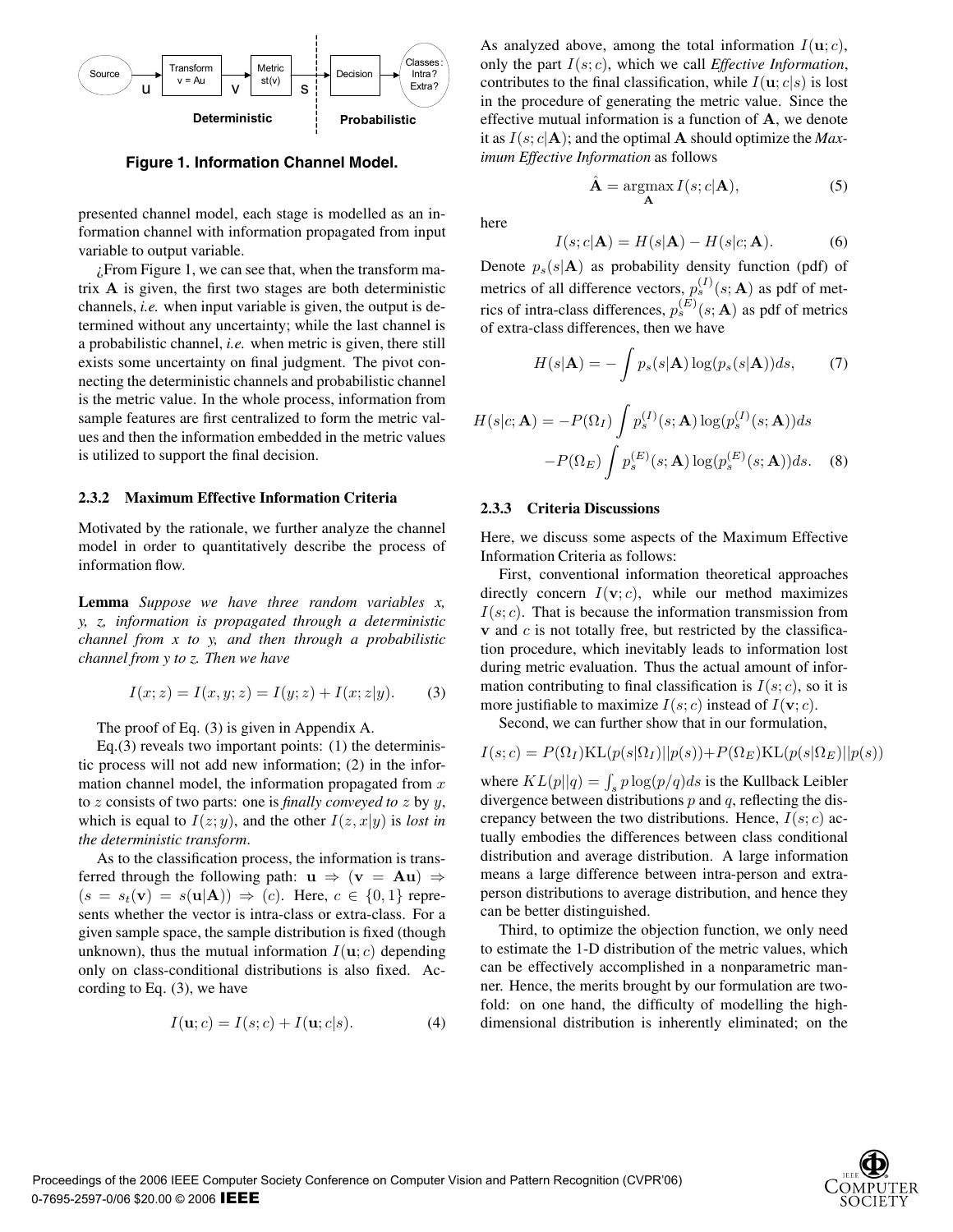other hand, by directly estimating the distribution of metrics, our model does not rely on any parametric distribution assumption such as Gaussian.

## **2.4 Parzen Window Approximation**

For 1D distribution with  $n$  observed samples denoted as  ${x_i}\big|_{i=1}^n$ , we can approximate its pdf by Parzen window[12] as

$$
pz(x; \{x_i\}|_{i=1}^n) = \frac{1}{nh} \sum_{i=1}^n \phi\left(\frac{x - x_i}{h}\right), \quad (9)
$$

here pz is a function of  $x$ , parameterized by a set of known samples  $\{x_i\}_{i=1}^n$ , and  $\phi(x) = \exp(-x^2)/\sqrt{2\pi}$ .<br>Suppose the prior probability of intra-class

Suppose the prior probability of intra-class difference vectors and extra-class difference vectors are  $P_I$  and  $P_E$ respectively. The difference vectors available in training set are categorized into two sets:  $n_I$  intrapersonal difference vectors:  $\mathbf{u}_1^{(I)}, \mathbf{u}_2^{(I)}, \dots, \mathbf{u}_{n_I}^{(I)}$  and  $n_E$  extrapersonal difference vectors:  $\mathbf{u}_1^{(\vec{E})}, \mathbf{u}_2^{(E)}, \dots, \mathbf{u}_{n_E}^{(E)}$ . Their corresponding metric values are denoted as  $s_1^{(I)}, s_2^{(I)}, \ldots, s_{n_I}^{(I)}$  and  $s_1^{(E)}, s_2^{(E)}, \ldots, s_{n_E}^{(E)}$ . Then we can approximate the probability density functions as

$$
p_s^{(I)}(s) = \text{pz}(s; \{s_i^{(I)}\}|_{i=1}^{n_I}),
$$
\n(10)

$$
p_s^{(E)}(s) = \text{pz}(s; \{s_i^{(E)}\}|_{i=1}^{n_E}),
$$
\n(11)

$$
p_s(s) = P_I p_s^{(I)}(s) + P_E p_s^{(E)}(s). \tag{12}
$$

Based on the Large Number Law, we can approximate the mathematical expectation by sample mean as

$$
H(s|\mathbf{A}) = -\frac{P_I}{n_I} \sum_{i=1}^{n_I} \log \left( p_s(s_i^{(I)}) \right) - \frac{P_I}{n_E} \sum_{i=1}^{n_E} \log \left( p_s(s_i^{(E)}) \right)
$$
(13)

$$
H(s|\Omega_I; \mathbf{A}) = -\frac{1}{n_I} \sum_{i=1}^{n_I} \log \left( p_s^{(I)}(s_i^{(I)}) \right), \quad (14)
$$

$$
H(s|\Omega_E; \mathbf{A}) = -\frac{1}{n_E} \sum_{i=1}^{n_E} \log \left( p_s^{(E)}(s_i^{(E)}) \right).
$$
 (15)

And the approximation of effective information is

$$
I(s; c | \mathbf{A}) = H(s | \mathbf{A}) - P(\Omega_I) H(s | \Omega_I; \mathbf{A}) - P(\Omega_E) H(s | \Omega_E; \mathbf{A})
$$
\n(16)

Eq. (16) is the objective function that we are to maximize for the optimal solution.

## **3 Parameter Optimization on Grassmann Manifold**

In this section, we introduce the algorithm to efficiently optimize the Maximum Effective Information Criteria.

### **3.1 Grassmann Manifold**

#### **3.1.1 Basic Concepts**

 $i$ From Eq. (16), we can see that the objective function is nonlinear and commonly there is no closed form solution. Moreover, the solution space of the objective function has the following two characteristics:

**1. Orthogonality Constrained**: As mentioned above, the matrix **A** characterizing a projection satisfies the orthogonality:  $A^T A = I$ . Thus, the problem is an constrained optimization problem.

**2. Rotation Invariance**: Reviewing the calculation of metric value as in Eq.(2), we have that for any  $p \times p$  orthogonal matrix **R**,

$$
s(\mathbf{u}|\mathbf{A}\mathbf{R}) = \mathbf{u}^T \mathbf{A} \mathbf{R} \mathbf{R}^T \mathbf{A}^T \mathbf{u} = \mathbf{u}^T \mathbf{A} \mathbf{A}^T \mathbf{u} = s(\mathbf{u}|\mathbf{A}).
$$
\n(17)

From the geometric view, multiplying an orthogonal matrix on the right is equivalent to rotating the column vectors of a matrix, thus  $s(\mathbf{u}|\mathbf{A})$  is invariant w.r.t rotation.

Grassmann manifold offers an efficient mean to address the the optimization problem by exploiting the particular geometric properties of orthogonality and rotation invariance.

Considering that each subspace projection is characterized by an  $n \times p$  matrix. From the view of differential geometry, in the  $n \times p$ -dimensional matrix space, all the  $n \times p$  orthogonal matrices **A** satisfying  $A^T A = I_p$  constitute a continuous curved hypersurface in the np-dimensional space, called *Grassmann Manifold*, under the assumption that the objective function  $F(A)$  defined upon it meets the *Homogeneity Condition*  $F(A) = F(AR)$ , here **R** is a  $p \times p$ orthogonal matrix satisfying  $\mathbf{R}^T \mathbf{R} = \mathbf{R} \mathbf{R}^T = \mathbf{I}$ .

On the Grassmann manifold, if for two  $n \times p$  orthogonal matrices **A** and **B**, there exists a  $p \times p$  orthogonal matrix  $R$  so that  $B = AR$ , then we call  $A$  and  $B$  *homogeneous*, denoted as  $\mathbf{A} \sim \mathbf{B}$ . It is obvious that the objective function  $F$  keeps its value unchanged for all matrices that are homogeneous, thus  $F$  can also be regarded as a function of equivalent classes of homogeneous matrices. An elaborate mathematical analysis of Grassmann manifold can be found in [1].

### **3.1.2 Tangent Space and Horizontal Space**

As a curved hyper-surface, the movement of any point on the manifold always follows a direction on the *Tangent space*, which consists of all matrices **T** (the matrix space is a vector space, each matrix is a vector on it) that are tangent to the sub-manifold at the point. In mathematics, all the matrices in the tangent space at **A** satisfy  $A^T T + T^T A = 0$ and for any matrix **Z**, its projection on tangent space is [1]

$$
\pi_T(\mathbf{Z}) = \frac{1}{2}\mathbf{A}(\mathbf{A}^T\mathbf{Z} - \mathbf{Z}^T\mathbf{A}) + (\mathbf{I} - \mathbf{A}\mathbf{A}^T)\mathbf{Z}.
$$
 (18)

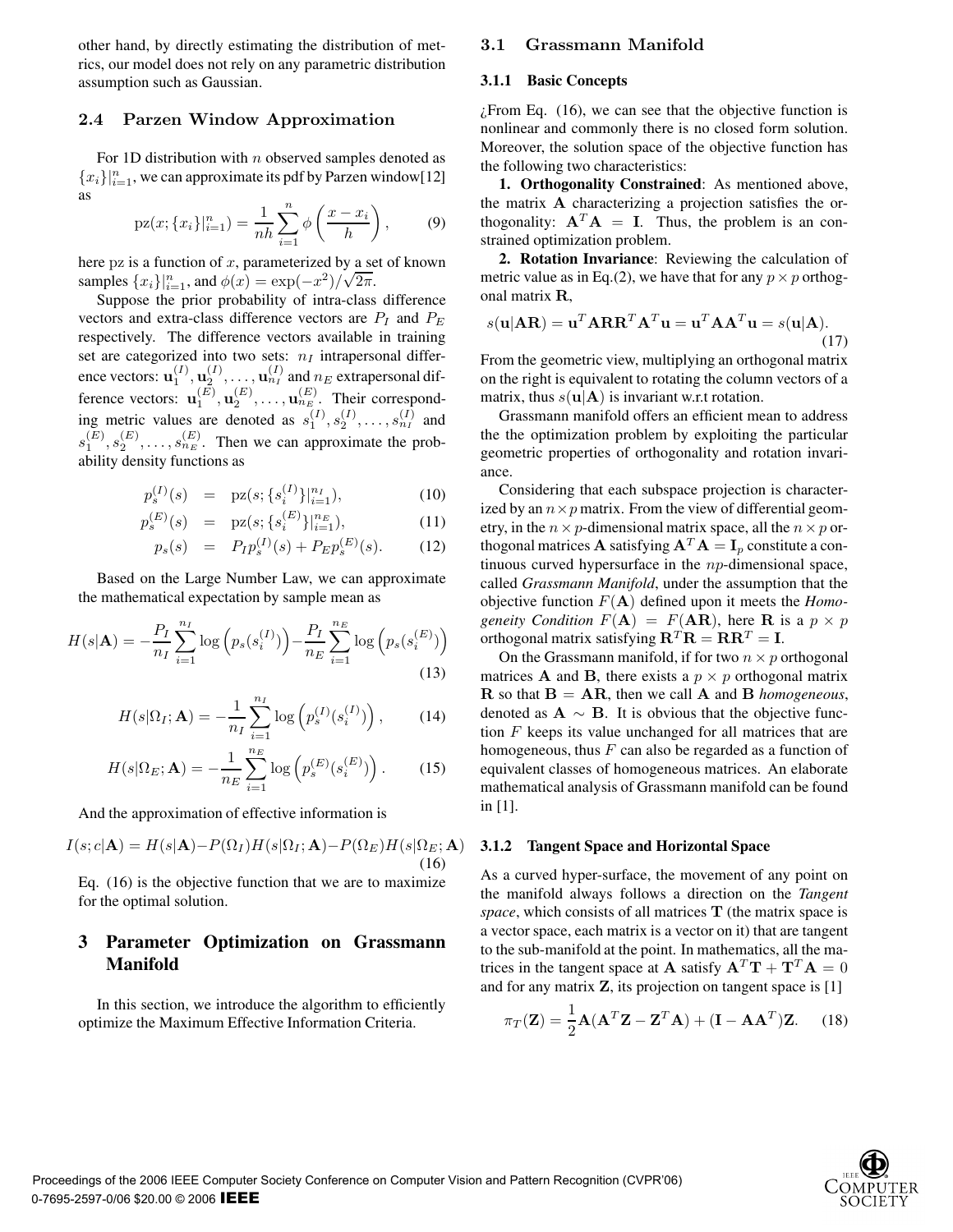

**Figure 2.** An illustration of Grassmann Manifold and related spaces. In optimization, the point should move on geodesics along the direction on the horizontal space. And the movement along direction on the vertical space will not change the value of objective function.

Considering the homogeneity condition, not all variations on the tangent space will result in the change of the objective function value. It can be shown that the tangent space can be orthogonally decomposed into the direct sum of a *vertical space* and a *horizontal space*, where only the directions in the horizontal space actually contribute to the change of objective function value. It is proved that the projection of any vector **Z** on the horizontal space at **A** is [1]

$$
\pi_H(\mathbf{Z}) = (\mathbf{I} - \mathbf{A}\mathbf{A}^T)\mathbf{Z}.
$$
 (19)

#### **3.1.3 Geodesics and Parallel Translation**

In a flat plane, the shortest path from one point to another point is the straight line connecting these two points, and during the movement of a point, the tangent direction will not change. However, in a curved manifold, the situation is more complicated.

In differential geometry, the shortest path from one point to another point on the manifold is a curve, called *Geodesics*. On the Grassmann manifold, the geodesics going from the point **A** along the direction **H** can be represented by the following *Geodesic Equation* [1]:

$$
\mathbf{A}(t) = [\mathbf{A}\mathbf{V}\cos(\mathbf{\Sigma}t) + \mathbf{U}\sin(\mathbf{\Sigma}t)]\mathbf{V}^T, \qquad (20)
$$

where  $U$ ,  $\Sigma$  and  $V$  can be obtained by performing Compact SVD on **A** as  $A = U\Sigma V^T$ . Here **U** is an  $n \times p$  matrix, while  $\Sigma$  and **V** are  $p \times p$  matrices.

Moreover, a tangent vector  $\Delta$  at that point will also be changed when moving along the geodesic, which can be computed by *Parallel Translation* as follows [1]:

$$
\Delta(t) = ((-\mathbf{A}\mathbf{V}\sin(\Sigma t) + \mathbf{U}\cos(\Sigma t))\mathbf{U}^T + (\mathbf{I} - \mathbf{U}\mathbf{U}^T))\Delta
$$
\n(21)

In the following description, the objective function is denoted as  $F(A)$ , while its gradient in the Euclidean space is denoted as  $\nabla F(\mathbf{A})$ 

**Step.1** Initialize with an  $n \times p$  orthogonal matrix  $\mathbf{A}^{(0)}$ , and set  $\mathbf{G}^{(0)} = (\mathbf{I} - \mathbf{A}^{(0)}\mathbf{A}^{(0)T})\nabla F(\mathbf{A}^{(0)}), \mathbf{H}^{(0)} = -\mathbf{G}^{(0)}.$ 

**Step.2** Repeat the following steps until converged. At the k-th iteration ( $k = 0, 1, ...$ ):<br>**Step.2.1** Using linear search to find  $t^{(k)}$  such that

$$
t^{(k)} = \operatorname*{argmax}_{t} F(\mathbf{A}^{(k)}(t))
$$

Here,  $\mathbf{A}^{(k)}(t)$  is computed as

$$
\mathbf{A}^{(k)}(t) = [\mathbf{A}^{(k)} \mathbf{V} \cos(\mathbf{\Sigma}t) + \mathbf{U} \sin(\mathbf{\Sigma}t)] \mathbf{V}^T,
$$
  
where  $\mathbf{U}, \mathbf{\Sigma}$  and  $\mathbf{V}$  are obtained by performing Compact SVD on

 $\mathbf{H}^{(k)}$ . **Step.2.2** Update:  $\mathbf{A}^{(k+1)} = \mathbf{A}^{(k)}(t^{(k)})$ <br> **Step 2.3** Compute  $\mathbf{C}^{(k+1)}$  by projecting **Step.2.3** Compute  $\mathbf{G}^{(k+1)}$  by projecting the gradient on horizontal space at  $\mathbf{A}^{(k+1)}$  $\mathbf{G}^{(k+1)} = (\mathbf{I} - \mathbf{A}^{(k+1)}\mathbf{A}^{(k+1)})\nabla F(\mathbf{A}^{(k+1)})$ **Step.2.4** Parallel transport the tangent vectors  $\mathbf{H}^{(k)}$  and  $\mathbf{G}^{(k)}$  as

$$
\mathbf{H}^{(k)}(t^{(k)}) = (-\mathbf{A}^{(k)}\mathbf{V}\sin\Sigma t^{(k)} + \mathbf{U}\cos\Sigma t^{(k)})\Sigma\mathbf{V}^T
$$

$$
\mathbf{G}^{(k)}(t^{(k)}) = \mathbf{G}^{(k)} - (\mathbf{A}^{(k)}\mathbf{V}\sin\Sigma t^{(k)}
$$

$$
+\mathbf{U}(\mathbf{I} - \cos\Sigma t^{(k)}))\mathbf{U}^T\mathbf{G}^{(k)}
$$
**Step.2.5** Update the tangent vector for next search as  

$$
\mathbf{H}^{(k+1)} = -\mathbf{G}^{(k+1)} + \gamma^{(k)}\mathbf{H}^{(k)}(t^{(k)})
$$

$$
+ \gamma^{(k+1)}\mathbf{F}(\mathbf{G}^{(k+1)}) - \mathbf{G}^{(k)}(\mathbf{G}^{(k)}))
$$

where 
$$
\gamma^{(k)} = \frac{\text{tr}\left(\mathbf{G}^{(k+1)T}(\mathbf{G}^{(k+1)} - \mathbf{G}^{(k)}(t^{(k)}))\right)}{\text{tr}\left(\mathbf{G}^{(k)T}\mathbf{G}^{(k)}\right)}
$$

**Step 2.6** Set  $\mathbf{H}^{(k+1)} = -\mathbf{G}^{(k+1)}$  for every  $p(n-p)$  iterations. The rationale is that the dimension of horizontal space is  $p(n-p)$ , thus there are  $p(n - p)$  conjugate directions on it.

### **Table 1. Conjugate Gradient Optimization on Grassmann Manifold**

The geometric explanation of a Grassmann manifold is illustrated in Figure 2.

## **3.2 Conjugate Gradient Optimization on Grassmann Manifold**

By explicitly accounting for the geometric property embedded in the orthogonality constraint and rotation invariance, the original constrained optimization problem in the whole Euclidean space is converted to an unconstrained one on the Grassmann manifold.

Considering that in our maximum effective information criteria, it is difficult to compute the Hessian matrix, we adopt the conjugate gradient method for optimization and extend it to the Grassmann manifold with some critical changes: **1.** The gradient should be projected to be along the horizontal space at current submanifold as Eq. (19). **2.** In the 1-D searching step, the search is along a geodesic as Eq. (20) instead of a straight line. **3.** When the point is

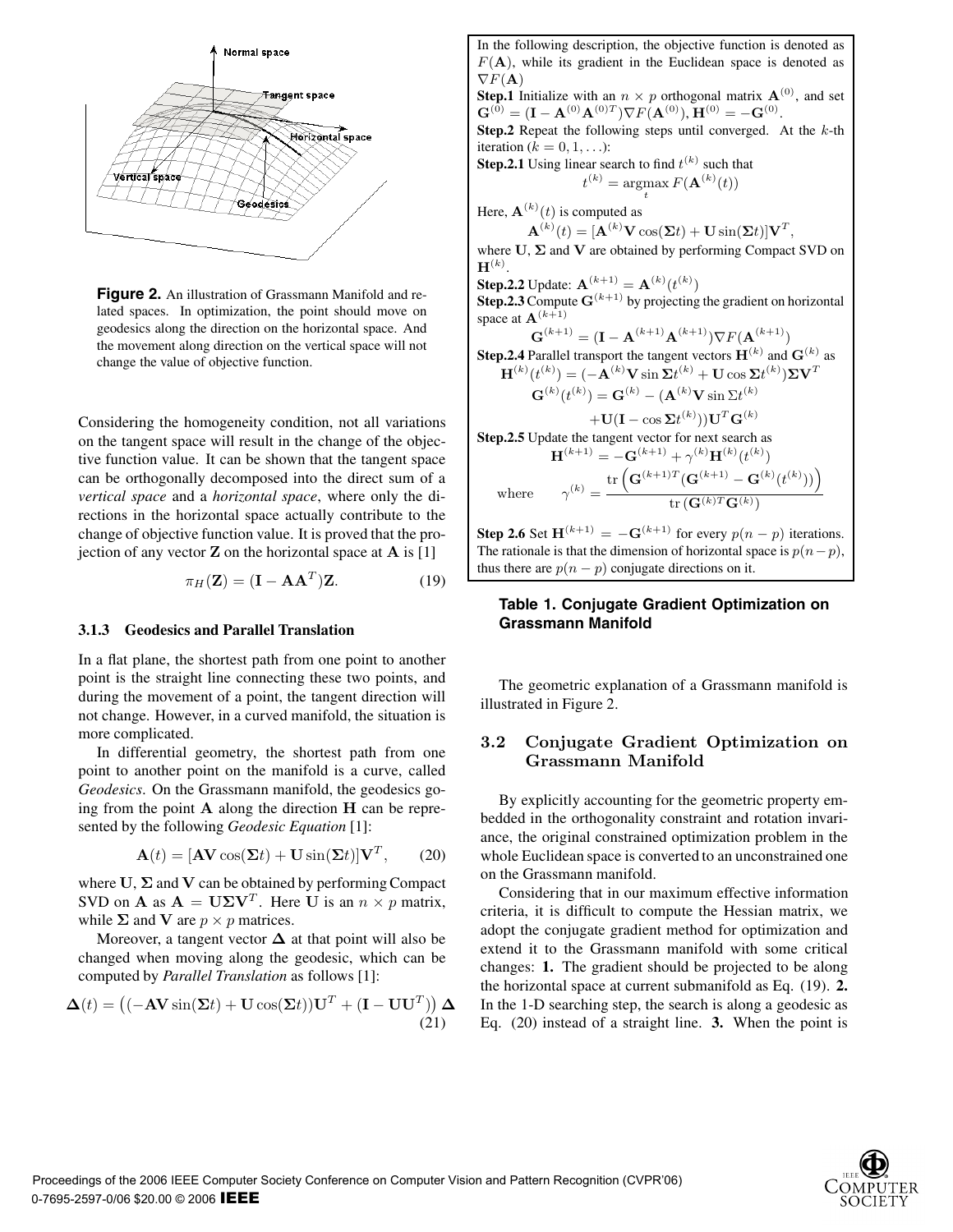moved, the tangent vector should be simultaneously parallel translated as Eq.( 21). The whole procedure to maximize objective function using Conjugate Gradient Optimization on Grassmann manifold is briefly described in Table. 1.

## **3.3 Computation of Gradient**

For the objective function of "Effective information", the gradient of the function is derived as follows:

$$
\frac{\partial I(s; c | \mathbf{A})}{\partial \mathbf{A}} = \sum_{i=1}^{n} \frac{\partial H(s | \mathbf{A})}{\partial s_i} \frac{\partial s_i(\mathbf{u}_i | \mathbf{A})}{\partial \mathbf{A}}
$$

$$
-P(\Omega_I) \sum_{i=1}^{n_I} \frac{\partial H(s | \Omega_I; \mathbf{A})}{\partial s_i^{(I)}} \frac{\partial s_i^{(I)}(\mathbf{u}_i^{(I)} | \mathbf{A})}{\partial \mathbf{A}}
$$

$$
-P(\Omega_E) \sum_{i=1}^{n_E} \frac{\partial H(s | \Omega_E; \mathbf{A})}{\partial s_i^{(E)}} \frac{\partial s_i^{(E)}(\mathbf{u}_i^{(E)} | \mathbf{A})}{\partial \mathbf{A}}.
$$
(22)

For a training set of *n* samples, we can acquire  $\frac{1}{2}n(n-1)$ <br>ference vectors, which is a buge quantity. Thus directly difference vectors, which is a huge quantity. Thus directly computing gradient is computational unaffordable. However, considering that the difference vectors available are far beyond sufficiency, it is enough to approximate the expectations with sufficient accuracy based on a set of subsampled metrics:

$$
\frac{\partial H(s)}{\partial s_i} = \mathbf{f}(s_i; \{s_j\}|_{j=1}^n),\tag{23}
$$

$$
\frac{\partial H(s)}{\partial s_i} = \mathbf{f}(s_i^{(I)}; \{s_j^{(I)}\}|_{j=1}^{n_I}),\tag{24}
$$

$$
\frac{\partial H(s)}{\partial s_i} = \mathbf{f}(s_i^{(E)}; \{s_j^{(E)}\}|_{j=1}^{n_E}),\tag{25}
$$

$$
\frac{\partial s(\mathbf{u}|\mathbf{A})}{\partial \mathbf{A}} = \frac{\partial (\mathbf{u}\mathbf{A}^T \mathbf{A} \mathbf{u})}{\partial \mathbf{A}} = 2\mathbf{u}\mathbf{u}^T \mathbf{A}.
$$
 (26)

Here the function **f** is

$$
\mathbf{f}(y; \{x_j\}|_{j=1}^n) = \frac{1}{nh} \left\{ -\frac{\sum_{k=1}^n \phi'(\frac{y-x_k}{h})}{\sum_{k=1}^n \phi(\frac{y-x_k}{h})} + \sum_{j=1}^n \frac{\phi'(\frac{x_j-y}{h})}{\sum_{k=1}^n \phi(\frac{x_j-x_k}{h})} \right\}.
$$
 (27)

 ${s_j^{(I)}}\big\vert_{j=1}^{n_I}$  and  $\{s_j^{(E)}\}\big\vert_{j=1}^{n_E}$  are obtained by subsampling the intrapersonal differences set and extrapersonal differences set respectively; while  $\{s_i\}_{i=1}^n$  is obtained by subsampling both sets with probability  $\tilde{P_I}$  and  $P_E$ .

## **4 Experiments**

### **4.1 A Toy Problem**

First of all, we consider a simple problem as depicted in Figure 3, where two classes of Gaussian distributed 2D



**Figure 3.** Illustration of Effective Information Principle in Toy Problem



**Figure 4.** Effective Information vs. Correct Rate

samples are randomly generated. We would like to learn a projection direction, along which the samples from two classes can be best discriminated. Since the 1D projection is represented by a unit-length vector **w**, thus the equation for Grassmann manifold is  $w^T w = 1$ , which is a circle on the 2D plane. The 3D curve in the figure represents the effective information on the manifold.

 $i$ From the toy example, we can have two observations: **(1) Effective information and classification is closely related.** We see that the effective information varies as the projection direction rotates along the manifold. When the direction is beneficial to discrimination, the effective information tends to be higher, which is shown more clearly in Figure 4, where we can see that the correct rate basically rises as the effective information increases. **(2)Effective information also reflects the degree of divergence between the distributions of intra-class difference and extra-class difference**. It can be seen in Figure 3 that, when effective information is high, the distributions are relatively far from the other and the overlap is small; when effective information approaches zero, the distributions are totally overlapped and the correct rate is near random guess.

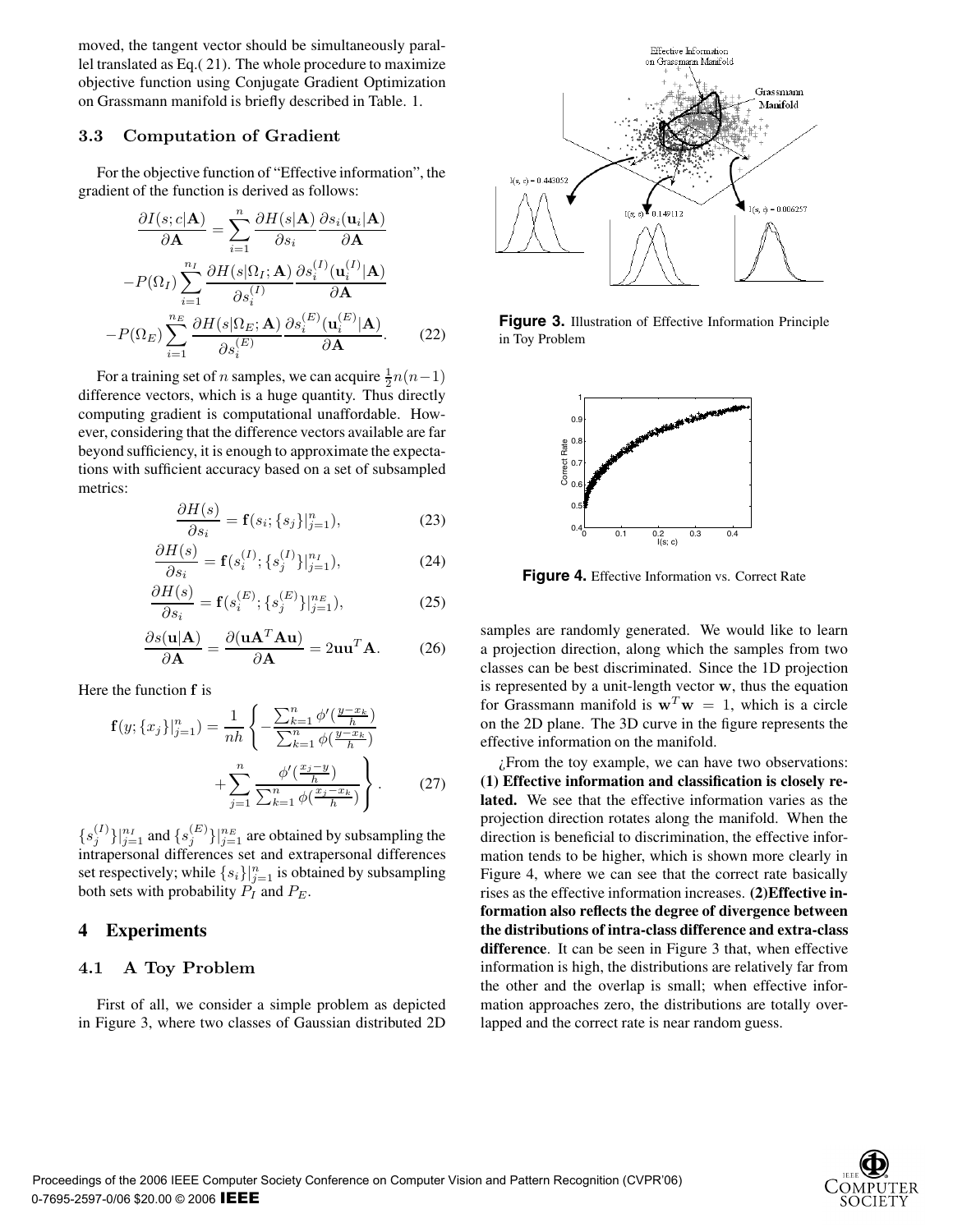### **4.2 Face Recognition**

We test the proposed algorithm in the practical face recognition problem, which is a challenging arena to compare the effectiveness of different feature extraction methods. To clarify the following discussion, we first introduce the basic experiment procedure and how to evaluate the performance. There are two major tasks in face recognition: face classification and face verification. For both of the tasks, we divide all samples into three sets: training set, client set and probe set. Training set is employed to train the model. For our algorithm framework, the training process is simple. First we use LDA to estimate an initial projection matrix, then optimize it by maximizing the Effective Information using Conjugate Gradient on Grassmann Manifold. In testing, for face classification, each probe sample is compared with samples in the client set and classify the sample to the closest class in the projected subspace; while for face verification, each face is compared with samples in the client set and a judgement on whether the client face and probe face is from the same person is made based on the whether their distance in projected space is smaller than a threshold. The threshold value is adjusted so that the false reject rate and false accept rate on the ROC is the same. For both face classification and face identification, the performance is measured in terms of error rate, that is the ratio of the number of erroneous decisions to the number of all decisions made.

In our experiments, three databases are used for a thorough testing. The first is from FERET [11], where we select 995 samples from 298 persons for training with each person having 3 to 4 samples. 800 samples (fa) from 800 different persons comprise the client set, while the probe set consists of 800 samples (fb) from the same 800 persons captured in another session. The second is from XM2VTS [6], where there are 295 persons and each person has 4 samples captured in 4 different sessions. We use the first 3 sessions for training. The client samples are from the 1st session, while the probe samples are from the 4th session. The third is PURDUE [2], where there are 90 persons. For each person, we select 3 samples with various expressions for training, and select another 3 samples for testing. Among the 3 testing samples, one serves as the client sample, while the other two serve as probe samples.

Before training and testing, we first extract features from images to form vector representation as: (1) geometric normalization by cropping each image to a smaller image of size  $64 \times 72$  pixels with eyes fixed at certain positions; (2) photometric normalization by histogram equalization and masking; (3) use appearance-based representation by taking the gray levels in order as vector components; and (4)use PCA to reduce dimension, where the dimension of principal subspace is determined by cross validation.

| Database      | Algorithm   | Eff. Info. | Classific. | Verific.            |
|---------------|-------------|------------|------------|---------------------|
| <b>FERET</b>  | <b>PCA</b>  | 0.2795     | 29.9%      | 9.56%               |
|               | <b>LDA</b>  | 0.4914     | 18.8%      | 6.40%               |
|               | <b>ELDA</b> | 0.5989     | 8.50%      | $3.5\overline{2\%}$ |
|               | <b>MEI</b>  | 0.7082     | $3.50\%$   | $2.85\%$            |
| XM2VTS        | <b>PCA</b>  | 0.4626     | 27.5%      | 7.61%               |
|               | <b>LDA</b>  | 0.6291     | 9.49%      | $3.59\%$            |
|               | <b>ELDA</b> | 0.6867     | 3.73%      | 3.08%               |
|               | <b>MEI</b>  | 0.7571     | $2.71\%$   | $1.26\%$            |
| <b>PURDUE</b> | <b>PCA</b>  | 0.3286     | 19.4%      | $10.7\%$            |
|               | <b>LDA</b>  | 0.6388     | 7.22%      | $3.59\%$            |
|               | <b>ELDA</b> | 0.7034     | 3.33%      | $2.57\%$            |
|               | <b>MEI</b>  | 0.8102     | $1.67\%$   | $1.38\%$            |

**Table 2. Best Performance and Corresponding Effective Information Value.**

In our experiments, we compare the performance of Maximum Effective Information (MEI) algorithm and other mainstream algorithms: PCA [7], LDA [10] and Enhanced LDA (ELDA) [3]. The comparative results in both face classification and face verification are illustrated in Figure 5. The detailed values of lowest error rates are listed in Table 2. To examine the relationship between effective information and performance, we also show the corresponding effective information value for the projection matrix trained by every algorithm. From the results, we see that our algorithm which maximizes the effective information consistently outperforms other state-of-the-art algorithms in face recognition literature for both face classification and face verification. Moreover, according to Table 2, the effective information has a close relationship with the performance, the higher effective information often follows by better accuracy.

For the experiments, it worths a discussion of the following points: **1.** Both the toy problem and face recognition experiments demonstrate the close relationship between effective information and classification performance, which validates the theoretical expectation. And the algorithm guided by MEI criteria also shows its remarkable superiority over other state-of-the-art algorithms. **2.** With assistance of Grassmann manifold, the freedom of optimization is drastically brought down and only 30 to 80 iterations are required to reach convergence.

## **5 Conclusion**

In this paper, a novel channel model to interpret the classification process is formulated under the information theoretical perspective. Based on this model, we derive the maximum effective information principle and successfully tackle the computational obstacle. By employing Grass-